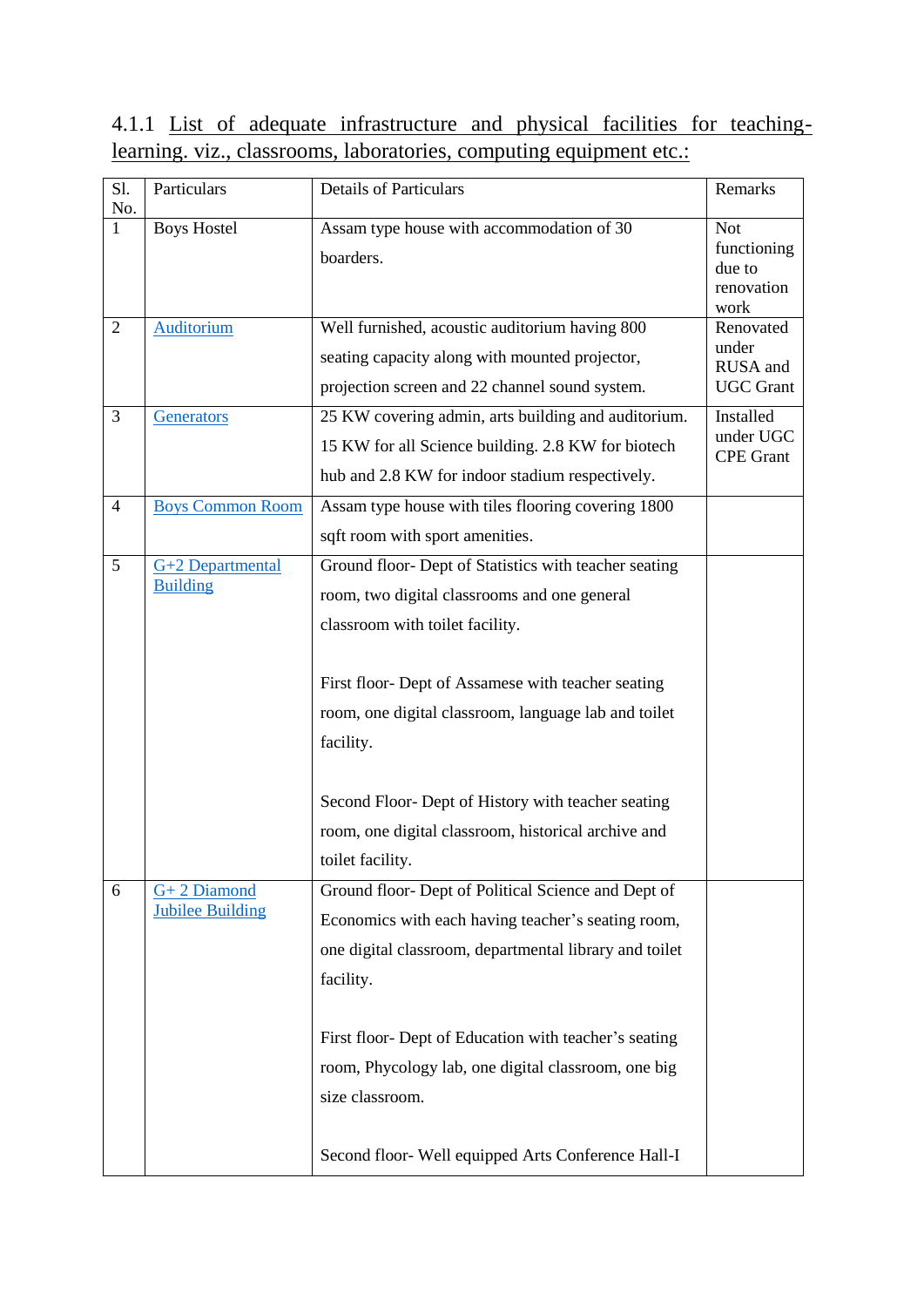|                |                          | with toilet facility                                    |                      |
|----------------|--------------------------|---------------------------------------------------------|----------------------|
|                |                          |                                                         |                      |
| $\overline{7}$ | G+1 RUSA Building        | Ground floor- Dept of English with teacher's seating    |                      |
|                |                          | room, one digital classroom, one general classroom      |                      |
|                |                          | and toilet facility.                                    |                      |
|                |                          |                                                         |                      |
|                |                          | First floor- Dept of Philosophy with teacher's seating  |                      |
|                |                          | room, one digital classroom.                            |                      |
|                |                          | Arts Conference Room II with video recording facility   |                      |
|                |                          | and toilet facility.                                    |                      |
| 8              | <b>Girls Common Room</b> | Assam type house with toilet and incinerator facility.  |                      |
| 9              | Classrooms               | Eight numbers of small classrooms for arts stream       |                      |
|                |                          | having 40 capacities each.                              |                      |
| 10             | <b>Arts Classrooms</b>   | Seven numbers of big assam type classrooms where        |                      |
|                |                          | five rooms have capacity of one hundred each and two    |                      |
|                |                          | rooms have one hundred fifty capacity each.             |                      |
| 11             | G+3Administrative        | Ground floor-Principal seating room, IQAC room,         | Total area           |
|                | <b>Building</b>          | Office with toilet facility.                            | is 3600<br>sqft each |
|                |                          |                                                         | floor                |
|                |                          | First floor- Central library with all the facilities.   |                      |
|                |                          |                                                         |                      |
|                |                          | Second floor- Two conference hall with digital podium   |                      |
|                |                          | and video conferencing equipment, Dept of Computer      |                      |
|                |                          | Science with teacher's seating room, two laboratories   |                      |
|                |                          | and toilet facility.                                    |                      |
|                |                          |                                                         |                      |
|                |                          | Third floor- One digital classroom, three general       |                      |
|                |                          | classrooms, two computer laboratories.                  |                      |
| 12             | Canteen                  | Separate seating arrangements for teachers and          |                      |
|                |                          | students with well-furnished kitchen and drinking       |                      |
|                |                          | water facility.                                         |                      |
| 13             | Digital Library          | Sixteen numbers of computers with server for            |                      |
|                |                          | accessing e-journals, around two thousand books for     |                      |
|                |                          | renting purpose. Xerox, printing, lamination and coffee |                      |
|                |                          | machines are also available. The digital library also   |                      |
|                |                          | has 3 KVA power back up system.                         |                      |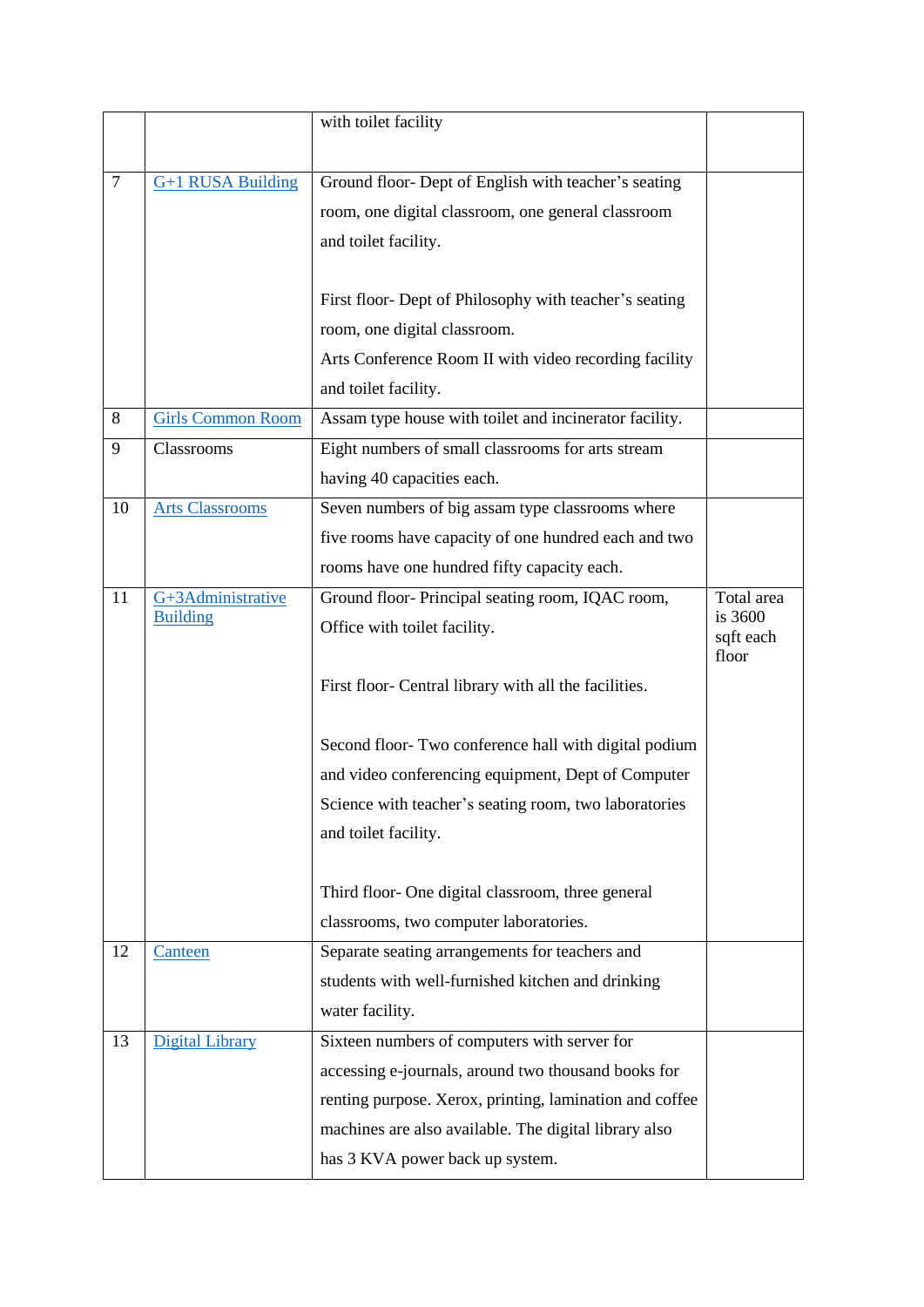| 14 | $G+1$ Building              | Ground floor-Teacher's common room, Examination        |  |
|----|-----------------------------|--------------------------------------------------------|--|
|    |                             | control room, NCC office, Health and Hygiene room.     |  |
|    |                             | First floor- IGNOU study centre, KKHSOU study          |  |
|    |                             | centre, IDOL study centre, Career guidance cell's      |  |
|    |                             | room, Student union room.                              |  |
| 15 | <b>Science Building I</b>   | Dept of Chemistry with teacher's seating room, two     |  |
|    |                             | well-furnished big size laboratories, one digital      |  |
|    |                             | classroom.                                             |  |
|    |                             | Dept of Physics with teacher's seating room, Three big |  |
|    |                             | size laboratories and one dark room.                   |  |
|    |                             | Four General classrooms and Girl's common room         |  |
|    |                             | with toilet and incinerator facility.                  |  |
|    |                             |                                                        |  |
| 16 | G+2 Science                 | Ground floor- Dept of Physics with teacher's seating   |  |
|    | <b>Building II</b>          | room, two research laboratories, one dark room, one    |  |
|    |                             | fishery lab (Life Science) and one well-furnished      |  |
|    |                             | toilet.                                                |  |
|    |                             |                                                        |  |
|    |                             | First floor-Biotech hub with two well equipped         |  |
|    |                             | laboratories, one biotech classroom.                   |  |
|    |                             |                                                        |  |
|    |                             | Second floor- Dept of Mathematics with teacher's       |  |
|    |                             | seating room, one digital classroom, one general       |  |
|    |                             | classroom and one computer laboratory.                 |  |
| 17 | <b>Science Building III</b> | Dept of Botany-Teacher's seating room with toilet      |  |
|    |                             | facility, two laboratories and one digital classroom.  |  |
|    |                             | Dept of Zoology-Teacher's seating room with toilet     |  |
|    |                             | facility, two digital classrooms, three laboratories,  |  |
|    |                             | zoology museum.                                        |  |
|    |                             |                                                        |  |
|    |                             | Two big size general classroom with capacity of one    |  |
|    |                             | hundred students each.                                 |  |
| 18 | G+2 Science                 | Ground floor- Central Instrument Facility (CIF) with   |  |
|    | <b>Building IV</b>          | total instrument cost of around 20 lakhs, three        |  |
|    |                             | laboratories cum classrooms and toilet facility.       |  |
|    |                             |                                                        |  |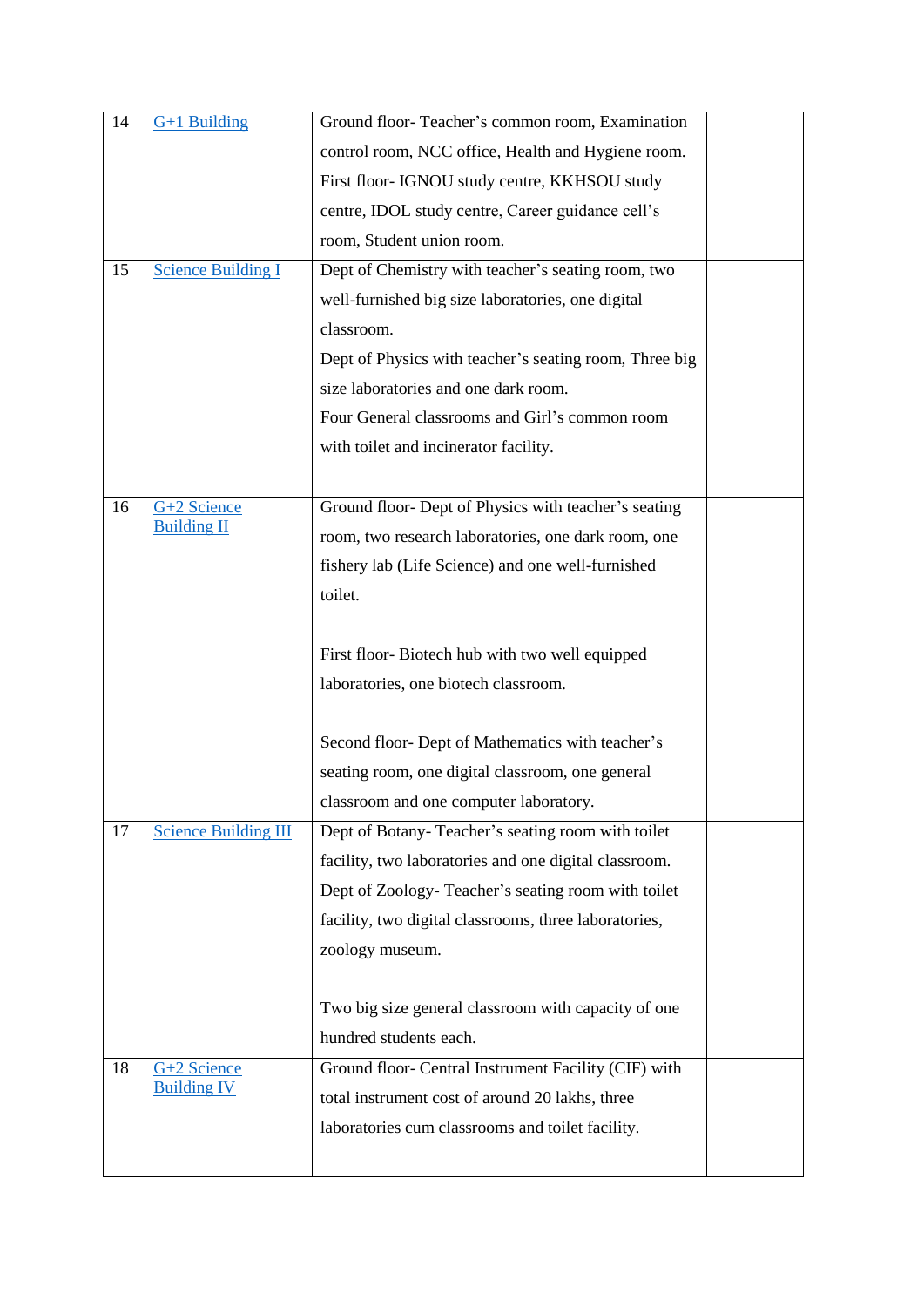|    |                         | First floor- PG dept of life science, bio-informatics lab        |                                          |
|----|-------------------------|------------------------------------------------------------------|------------------------------------------|
|    |                         | and one general classroom having capacity of one                 |                                          |
|    |                         | hundred students.                                                |                                          |
|    |                         |                                                                  |                                          |
|    |                         | Second floor- Science Conference Hall I, small                   |                                          |
|    |                         | Science conference Hall II and computer laboratory               |                                          |
|    |                         | with twenty numbers of computers.                                |                                          |
| 19 | <b>Indoor Stadium</b>   | Synthesis badminton courts, table tennis boards,                 |                                          |
|    |                         | antiglare lights with power back up system and gallery           |                                          |
|    |                         | seating arrangement. Total area of indoor stadium is             |                                          |
|    |                         | 1283 m <sup>2</sup> . The stadium also has the facility of well- |                                          |
|    |                         | equipped toilet and dressing room.                               |                                          |
| 20 | G+2 Women's Hostel      | The women's hostel can accommodate around one                    |                                          |
|    |                         | hundred and eighty boarders.                                     |                                          |
| 21 | Playground              | Used for general athletic, football and cricket                  | Total area<br>is 64898<br>m <sup>2</sup> |
| 22 | Pavilion                | 500 seating capacity                                             |                                          |
| 23 | Gymnasium               | well-equipped and well furnished                                 |                                          |
| 24 | Cricket pitch           | Synthetic cricket practice pitch with iron cage                  |                                          |
| 25 | Toilet                  | Two toilets for physical handicapped personals; one              |                                          |
|    |                         | each for girls and boys respectively.                            |                                          |
|    |                         | Four numbers of general toilet for boys and two girl's           |                                          |
|    |                         | toilets in respective girl's common rooms.                       |                                          |
| 26 | <b>Drinking Water</b>   | Three RO systems, ten numbers of aqua guard water                |                                          |
|    | facility                | purifier systems.                                                |                                          |
| 27 | Solar energy            | Ten numbers of solar street light, solar energy-based            |                                          |
|    |                         | water fountain system etc.                                       |                                          |
| 28 | <b>Waste management</b> | College campus is well equipped with ten numbers of              |                                          |
|    |                         | fixed iron dustbin, plenty of movable dustbins and one           |                                          |
|    |                         | garbage storage area.                                            |                                          |
|    |                         | Chemical waste disposal system is also in working                |                                          |
|    |                         | condition.                                                       |                                          |
|    |                         |                                                                  |                                          |
| 29 | Parking shed            | Three numbers of parking shades for students and two             |                                          |
|    |                         | car parking shades.                                              |                                          |
| 30 | <b>CCTV</b>             | The whole college is under CCTV surveillance.                    |                                          |